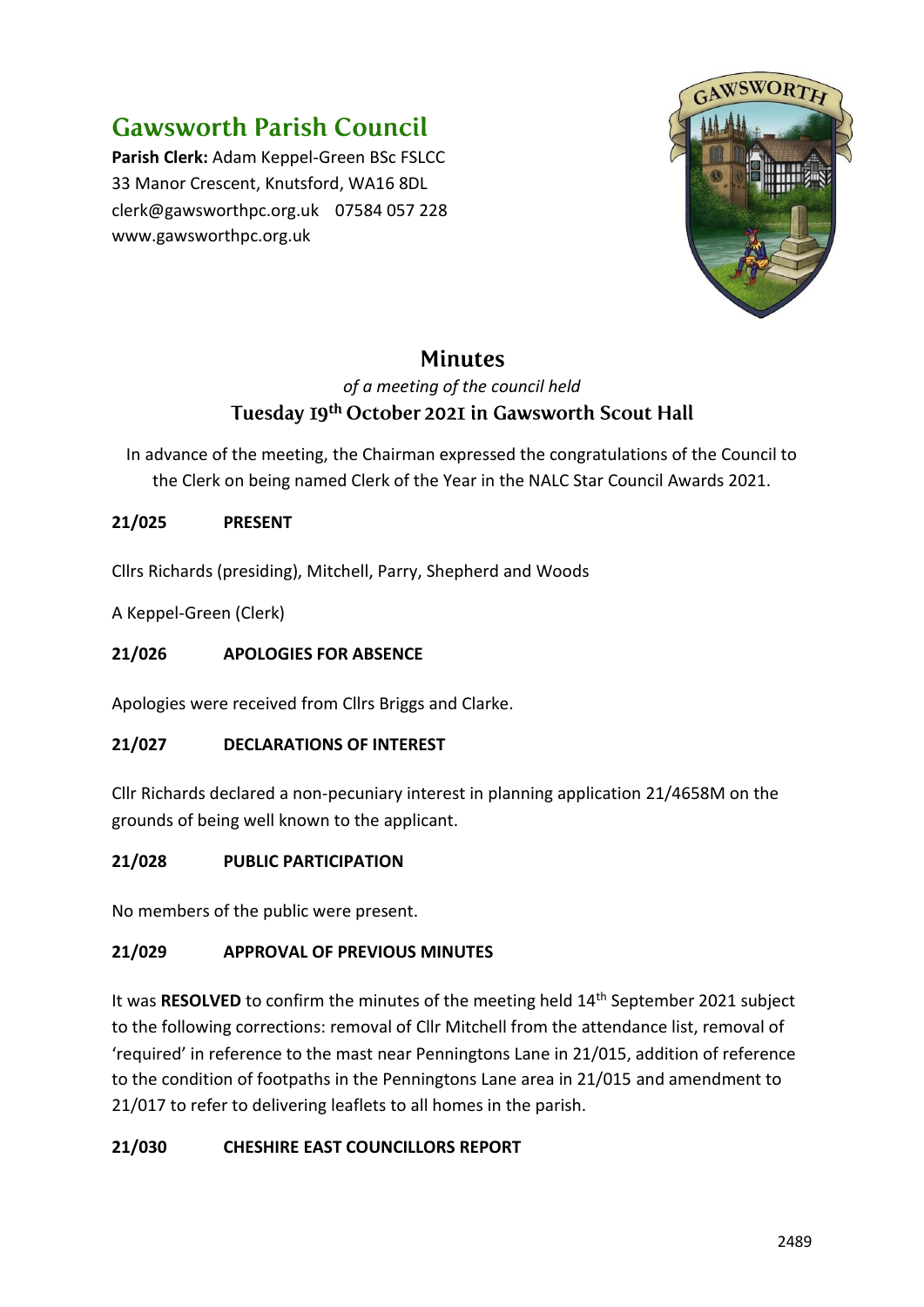Cllr Smetham reported that works to install the average speed cameras on the A536 was ongoing and that no highway work was undertaken at Dark Lane as the signs inferring works were to be undertaken were supposed to be installed at Dark Lane, Henbrury. Cllr Smetham noted that the Community Governance Review consultation was ongoing, that it was important that residents respond and highlighted that Eaton Parish Council had produced a good response to the consultation. Cllr Smetham further highlighted that Dark Lane and Gawsworth Road would not be gritted in the winter due to the changes to gritting routes.

Cllr Jeuda spoke remotely stating that she had returned to council duties after a short break due to caring duties and responded to questions stating that she had no update on the progression of a mast at the Congleton Road playing fields.

#### **21/031 PARISH MATTERS**

Cllr Parry reported she understood that builders had stated they would need access to land outside the development boundary of the development site at Congleton Road.

Cllr Shepherd reported that Macclesfield Town Council had responded to the LPS15 outline application and the Clerk read the comment for members, Cllr Shepherd enquired as to why the application was down for a delegated decision rather than committee decision and the Clerk undertook to raise this with Cheshire East Council.

Cllr Mitchell enquired if Cheshire East Council had provided the output of the speed review for the A536, the Clerk advised that no response had been received to his requests for the information.

Cllr Woods advised that works to clear and replant at Nancy's Wood would be undertaken in November and raised the issue of the change in gritting routes, noting that publicity would be included in the *Gawsworth Gazette* to promote changes to residents.

#### **21/032 PLANNING MATTERS**

21/5155M 25 Sussex Avenue

It was **RESOLVED** to raise no objections.

21/4997M Hillside, Gawsworth Road

It was **RESOLVED** to raise no objections.

21/4658M Millend Farm, Harbour Lane

Cllr Richards abstained from discussion and voting on this application.